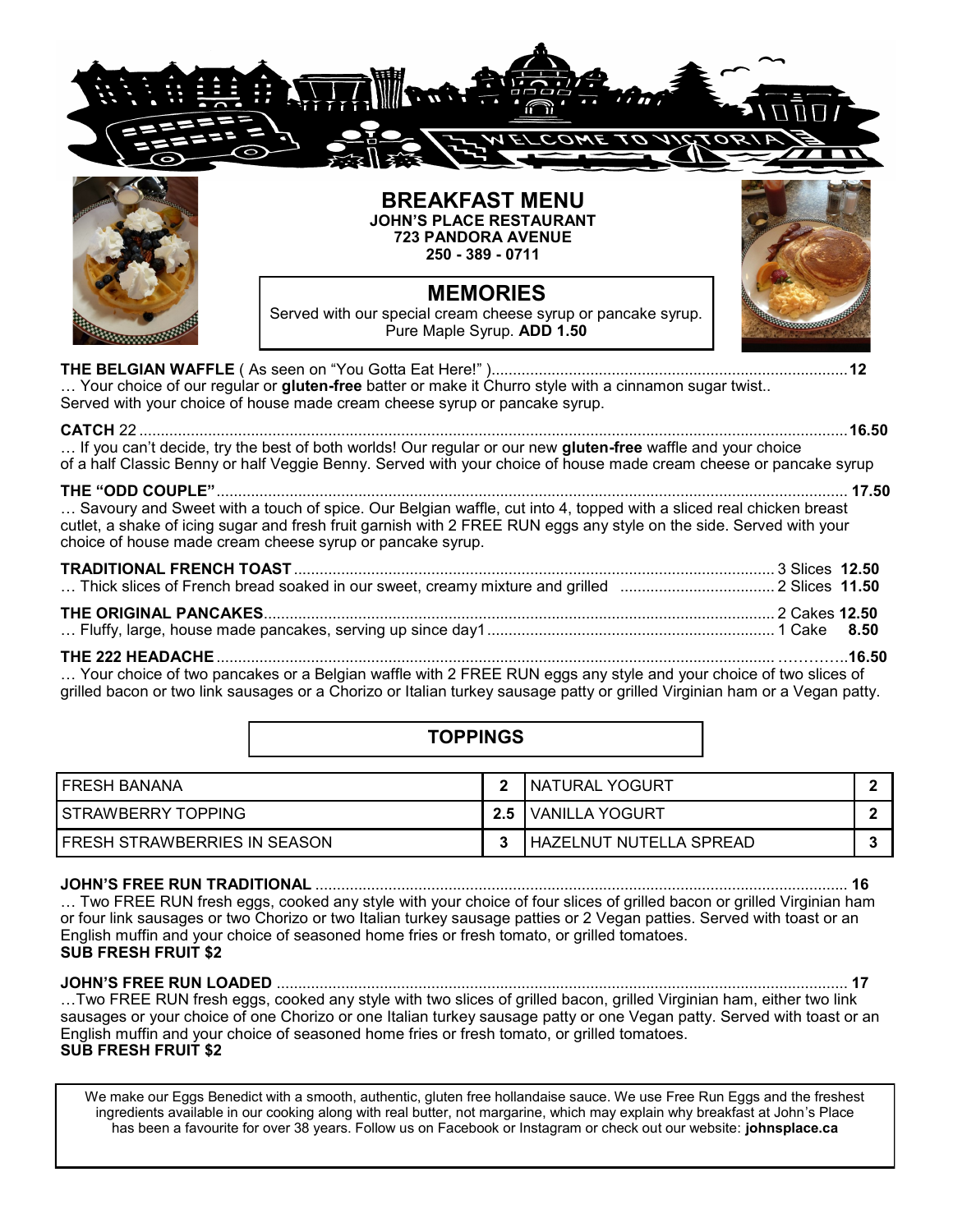

# **TEX MEX FAVOURITES**



**HUEVOS RANCHEROS**............................................................................................................................................... **17** … A large flour tortilla, with two FREE RUN fried eggs, homemade enchilada sauce, vegetarian Tex Mex beans and real cheddar cheese. We put it under the broiler and top it with chopped tomatoes and green onion, sliced fresh avocado and sour cream. Served with your choice of Two Chorizo or Italian turkey sausage or Vegan patties. **Vegetarian – 15**

## **THE "HUDSON MACK" BURRITO OLE** ( His favourite! ) .......................................................................................... **17**

… Sliced Cajun chicken breast and scrambled FREE RUN eggs, rolled in a large flour tortilla and topped with Enchilada sauce and Edam cheese. Garnished with fresh sliced avocado in season, sour cream, chopped tomato and green onions.

### **THE RAGIN' VEGAN BURRITO**...................................................................................................................................**17**

… Our unique mixture of garbanzo beans, baked yams, organic quinoa, flax seed, red onion, oatmeal and seasonings, rolled in toasted sunflower seeds and grilled. Wrapped in a large flour tortilla with sautéed peppers, spinach, mushrooms, vegetarian Tex Mex beans and enchilada sauce. Garnished with chopped tomatoes and green onions, fresh sliced avocado and salsa.



**OFF THE WALL BREAKFASTS**



## **"BAT OUT OF HELL" MEATLOAF 'N' EGGS** ( As seen on "You Gotta Eat Here!" ) ................................................ **17.50** … Two slices of our Southwestern meatloaf made from ground beef and pork with mushroom Marsala gravy and two FREE RUN eggs any style. Served with your choice of toast, English muffin, sesame bagel or house made savoury cornbread and your choice of seasoned home fries or fresh tomato, or grilled tomatoes. **SUB FRESH FRUIT \$2 SENIOR PORTION - 14.50**

**THE POLISH FRITTATA**.............................................................................................................................................. **16.50** … An open-faced 4 FREE RUN egg omelette, topped with 5 potato cheese perogies with diced onions and bacon, and grilled Ukrainian sausage. Served with sour cream on the side and your choice of toast, English muffin, sesame bagel, or our house made savoury cornbread and home fries or grilled or fresh tomatoes. **SUB FRESH FRUIT \$2** 

**VALDY'S FRITTATA** ( Valdy's favourite breakfast ) .................................................................................................... **16.50** ... A fluffy, open faced, 4 FREE RUN egg omelette, with chorizo sausage, garlic, sun-dried tomatoes, onions, and feta cheese. Served with your choice of toast, English muffin, sesame bagel, or our house made savoury cornbread and home fries or grilled or fresh tomatoes. **SUB FRESH FRUIT \$2** 

**SOUTHWEST TOFU HASH** ( for our Vegan and GF friends )..................................................................................... **17** Scrambled tofu with sliced red onion, mushrooms, sliced peppers, fresh spinach, nutritional yeast and a touch of cajun spice. Topped with sliced fresh avocado and served with home fries and a side of salsa. **SUB FRESH FRUIT \$2** 

**YANKEE CORNED BEEF HASH**..................................................................................................................................**17** … Home style ground corned beef hash, grilled with potatoes, topped with two FREE RUN poached eggs and garnished with green onions. Served with your choice of toast, English muffin, sesame bagel, or our house made savoury cornbread.

**MEAT LOVER'S HASH** .................................................................................................................................................**18** … Our house made chorizo sausage, diced ham and bacon, sliced peppers, mushrooms, red onion and potatoes, topped with two FREE RUN poached eggs and garnished with green onions. Served with your choice of toast, English muffin, sesame bagel or our house made savoury cornbread.

### *Add our smooth REAL butter hollandaise sauce to your hash for \$3*

**LIGHT MY FIRE**............................................................................................................................................................ **14.50** … A large bowl of fresh fruit with your choice of toast, English muffin, sesame bagel or our house made savoury cornbread and Natural or Vanilla Yogurt.

**NATURES GRANOLA**······················································································································· **11.50**

… Our own natural granola sweetened only with pure honey and full of oats, coconut, flax seeds, pumpkin seeds, almonds, dried cranberries and dried dates. Served with milk and Natural or Vanilla yogurt, and banana and fresh fruit in season.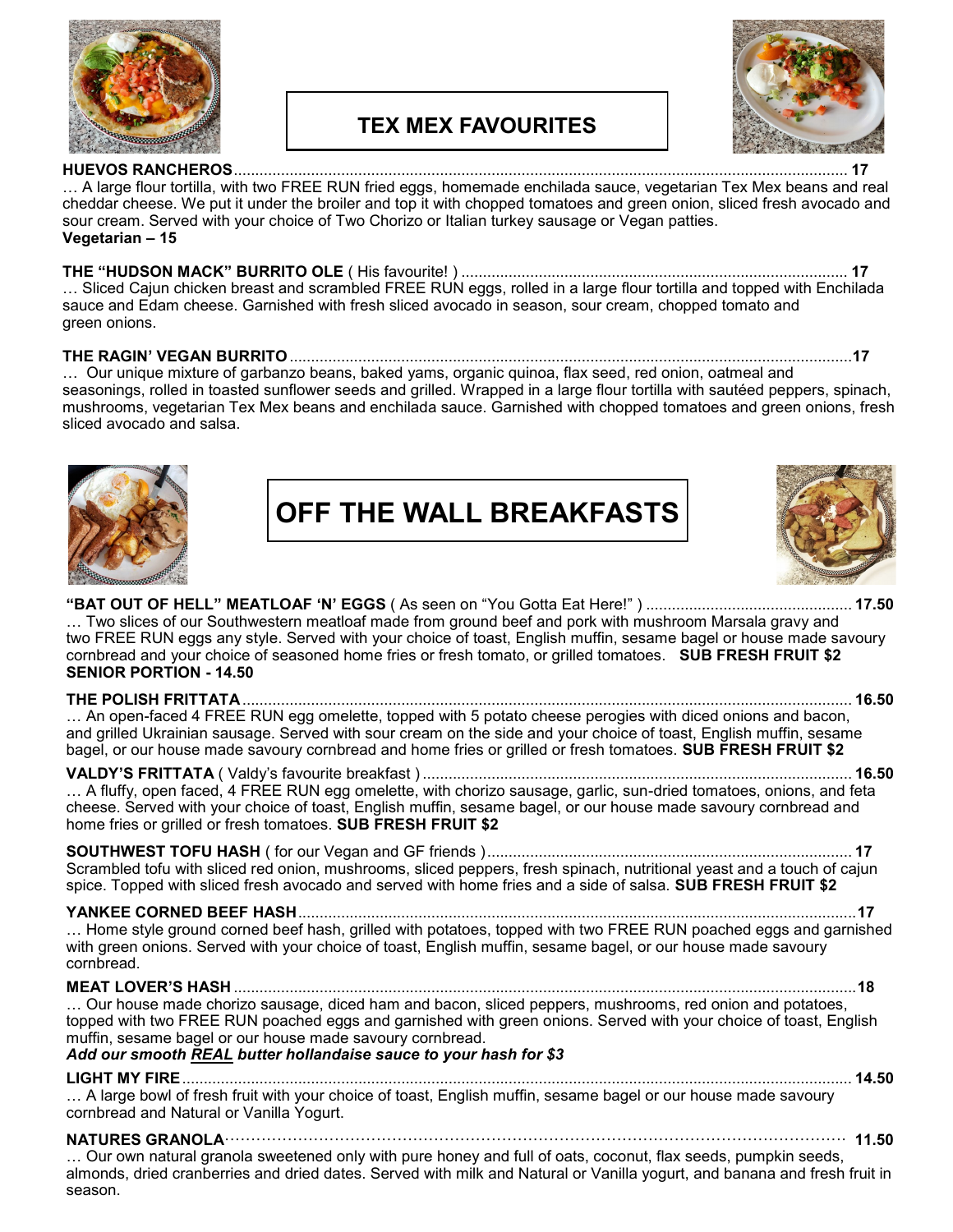

# **THE EGGS BENNY HALL OF FAME**

FREE RUN poached eggs on your choice of an English muffin, sesame bagel or house made savoury cornbread with your choice of topping and topped with a smooth **REAL** butter gluten free hollandaise sauce.

> Served with your choice of seasoned home fries, fresh tomato, or grilled tomatoes.



## **SUB FRESH FRUIT - \$2**

|                                                                                                        | 1/2 | <b>FULL</b> |                                                                                                                  | 1/2 | <b>FULL</b> |
|--------------------------------------------------------------------------------------------------------|-----|-------------|------------------------------------------------------------------------------------------------------------------|-----|-------------|
| THE CLASSIC (1984)<br>As seen on "You Gotta Eat Here!"<br>with grilled Virginian ham                   | 14  | 17          | THE "FLORENTINE" (1984)<br>with fresh steamed spinach                                                            | 14  | 17          |
| THE SAUSAGE (1998)<br>with grilled chorizo sausage or Italian<br>turkey sausage                        | 14  | 17          | <b>THE VEGGIE (1996)</b><br>with grilled tomatoes and fresh asparagus (in<br>season) on savoury potato pancakes. | 14  | 17          |
| THE BLACKSTONE (1997)<br>with grilled tomatoes and bacon                                               | 14  | 17          | <b>THE VALENTINO (1984)</b><br>with wild smoked salmon lox and<br>fresh asparagus (in season)                    | 15  | 18          |
| THE YIDDISH COLUMBIAN (2014)<br>Served on savoury potato pancakes<br>gluten free) with sliced Pastrami | 14  | 17          | <b>THE "MEELA" (2018)</b><br>with bacon and fresh avocado                                                        | 15  | 18          |

## **\* SUB AN ORIGIN BAKERY GLUTEN FREE BUN FOR \$1 \***

| Add Extra Hollandaise Sauce     | 3 |
|---------------------------------|---|
| Add Fresh Steamed Spinach       | 3 |
| Add Fresh Asparagus in Season   | 3 |
| Add 1/2 Fresh Avocado in Season | 3 |
| Add Feta Cheese                 | ર |

## **CREATE YOUR OWN OMELETTES** ( 12 )

Our fluffy three FREE RUN egg omelettes are served your choice of an English muffin, toast, sesame bagel or house made savoury cornbread.

> Served with your choice of seasoned home fries, fresh tomato, or grilled tomatoes.

## **SUB FRESH FRUIT - \$2**

| \$1.25 EA.<br><b>DAIRY</b> | <b>MEATS \$1.75 EA.</b>    | \$1.25 EA.<br><b>VEGGIES</b> | <b>ODDS &amp; ENDS</b>   |              |
|----------------------------|----------------------------|------------------------------|--------------------------|--------------|
| <b>Cheddar Cheese</b>      | Grilled Bacon              | <b>Fresh Mushrooms</b>       | Enchilada Sauce          | 2            |
| Edam Cheese                | Virginian Ham              | Fresh Spinach                | 1/2 Fresh Avocado        | 3            |
| Swiss Cheese               | Pork Link Sausage          | <b>Fresh Sliced Peppers</b>  | Salsa                    | $\mathbf{2}$ |
| Cream Cheese               | House made Chorizo Sausage | Fresh Green Onion            | Artichoke Heart (ea.)    | 1.5          |
| Yogurt                     | House made Turkey Sausage  | Fresh Tomato                 | <b>Sundried Tomatoes</b> | 1.5          |
| Sour Cream                 | <b>Ukrainian Sausage</b>   | Fresh Onion                  | <b>Feta Cheese</b>       | 3            |
| Parmesan Cheese            | House Made Meatloaf        | Fresh Red Onion              | <b>Goat Cheese</b>       | 3            |
|                            |                            | Jalapeno Peppers             | Cajun Chicken            | 5            |